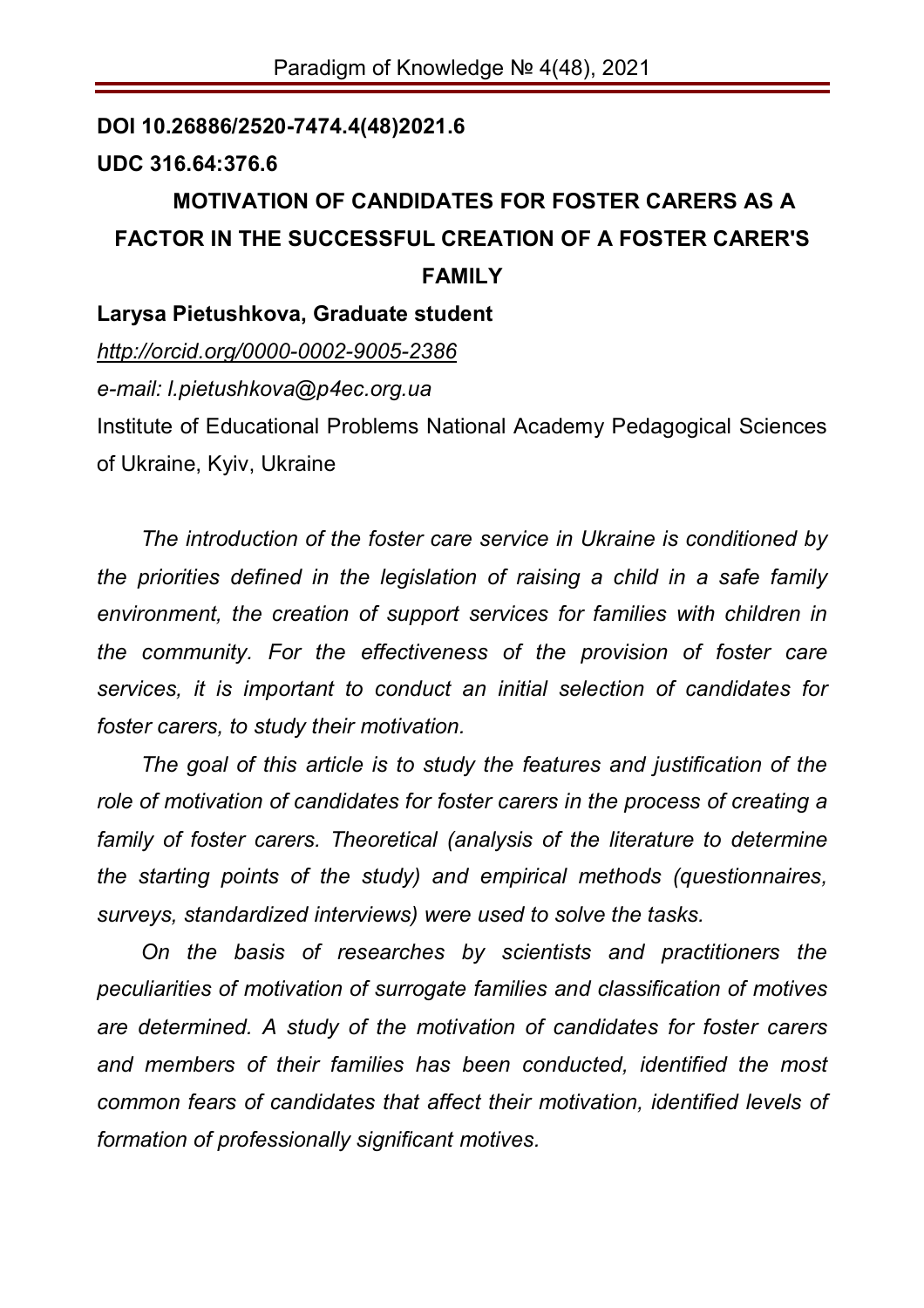*Keywords: selection of candidates for foster carers, motivation, foster care service, foster carer, fears.* 

**Introduction.** The priority of raising a child in the family is one of the basic principles of family law in Ukraine. However, parents are not always able to provide the child with safe living conditions, to meet their needs. Support services for families with children in the community will help them restore their own parental potential, reduce vulnerability, and overcome difficult life circumstances. The foster care service ensures the right of a child temporarily removed from the family to live in a family environment, their right to receive educational and medical services, and the restoration of social roles.

Prerequisite for the introduction of foster care services in Ukraine were ratified international standards, which set priorities for the introduction of social services for families with children at the community level, the principle of decision-making in the best interests of the child, creating a system of family education for children deprived of parental attention.

The are benefits of providing a foster care service not only for the child transferred to the foster family, his or her parents, but for the community itself as well. In the process of providing a foster care service, the level of mentally traumatic influence on the child decreases during the transfer from their family to the foster carer's family, because they remain living in their community, as close as possible to friends, relatives, parents, social environment; receive quality care, education, educational and medical, rehabilitation services.

At this time, the child's family receives social support services in accordance with certain needs, develops / restores their own parenting skills, has the opportunity to meet with the child, communicate with them, spend time together.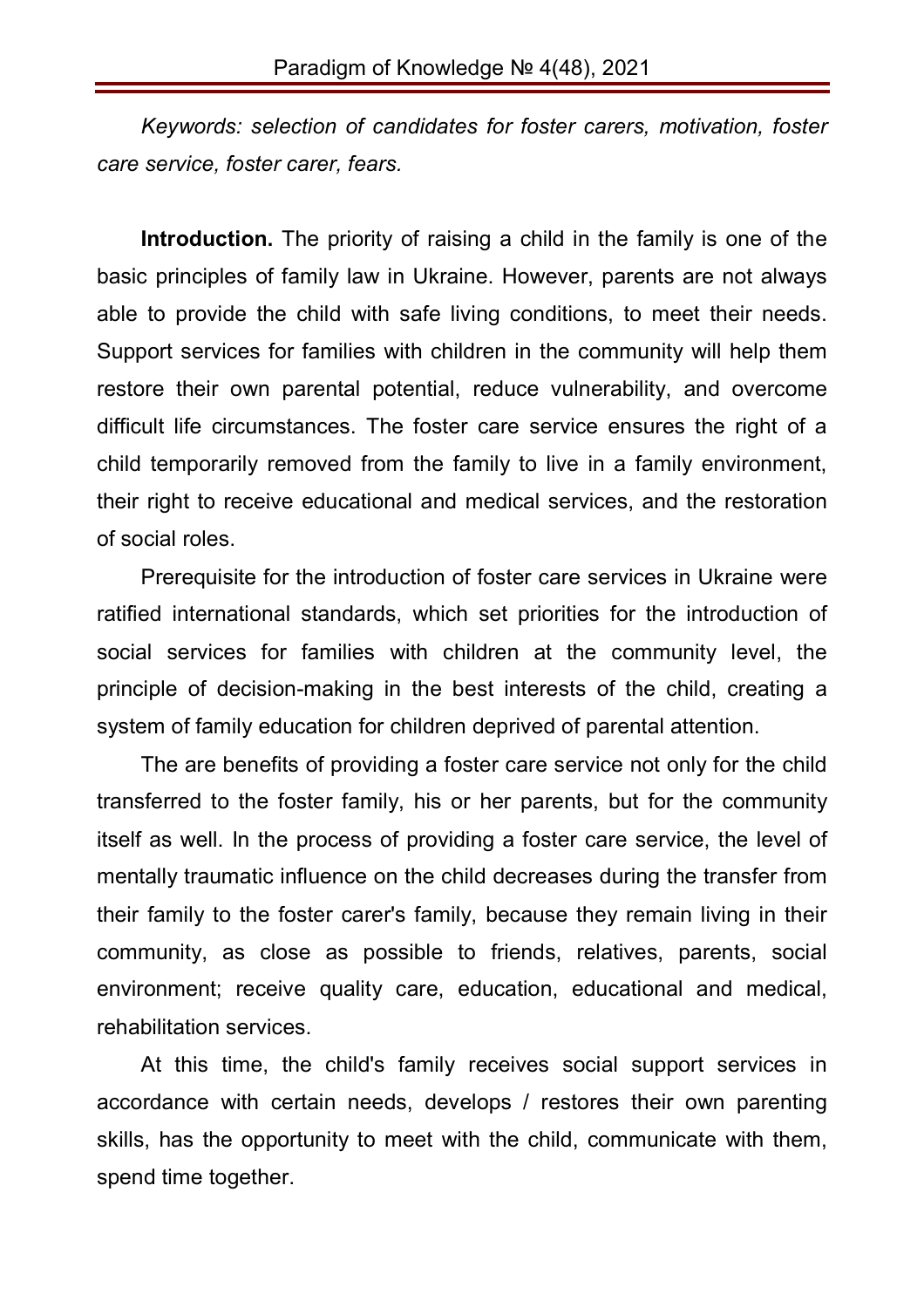The community, by developing and implementing this service, reduces the risk of children entering institutional care, creates conditions for early intervention, provides support and assistance to families with children according to identified needs.

For the successful functioning of the institute of foster care it is important to increase the potential of foster carers through professional selection and training of candidates for foster carers. One of the important stages in the selection of candidates is to study their motivation to start a foster family.

**Analysis of recent research and publications.** E. Ilyin, V. Kovalyov, O. Kulchytska, B. Lomov, N. Lytvynova, V. Molyako, N. Morozova, S. Rubinstein, O. Sosnyuk, P. Shavira, V. Shadrikov and others have thoroughly studied the motivation and structure of the motivational sphere of personality. Peculiarities of motivation, its influence on the functioning of various forms of substitute family care were reviewed by scientists S. Arkhipov, O. Bezpalko, G. Bevz, I. Zvereva, A. Kapska, N. Krasnova, V. Martynova, V. Mukhina, V. Oslon, P. Pavlenok, J. Petrochko, I. Pesha, J. Raikus, N. Tolstykh, R. Hughes, A. Yaroshenko. However, the motivation of foster carers and its features have not been studied in detail.

**The goal of this article** is to analyze and substantiate the role and features of motivation of candidates for foster carers in the process of creating a family of foster carers.

**Presentation of the main research material.** Motivation, as noted by N. Morozova (Morozova, 2005), encourages activity, occupies a leading place in the structure of personality behavior and denotes a set of external and internal conditions that motivate the subject to activity [6, 75-84]. Therefore, the professional activity of an individual depends on what their motivation is. It is especially important to identify and study the motivation of candidates for foster carers, as children will be relocated to their families in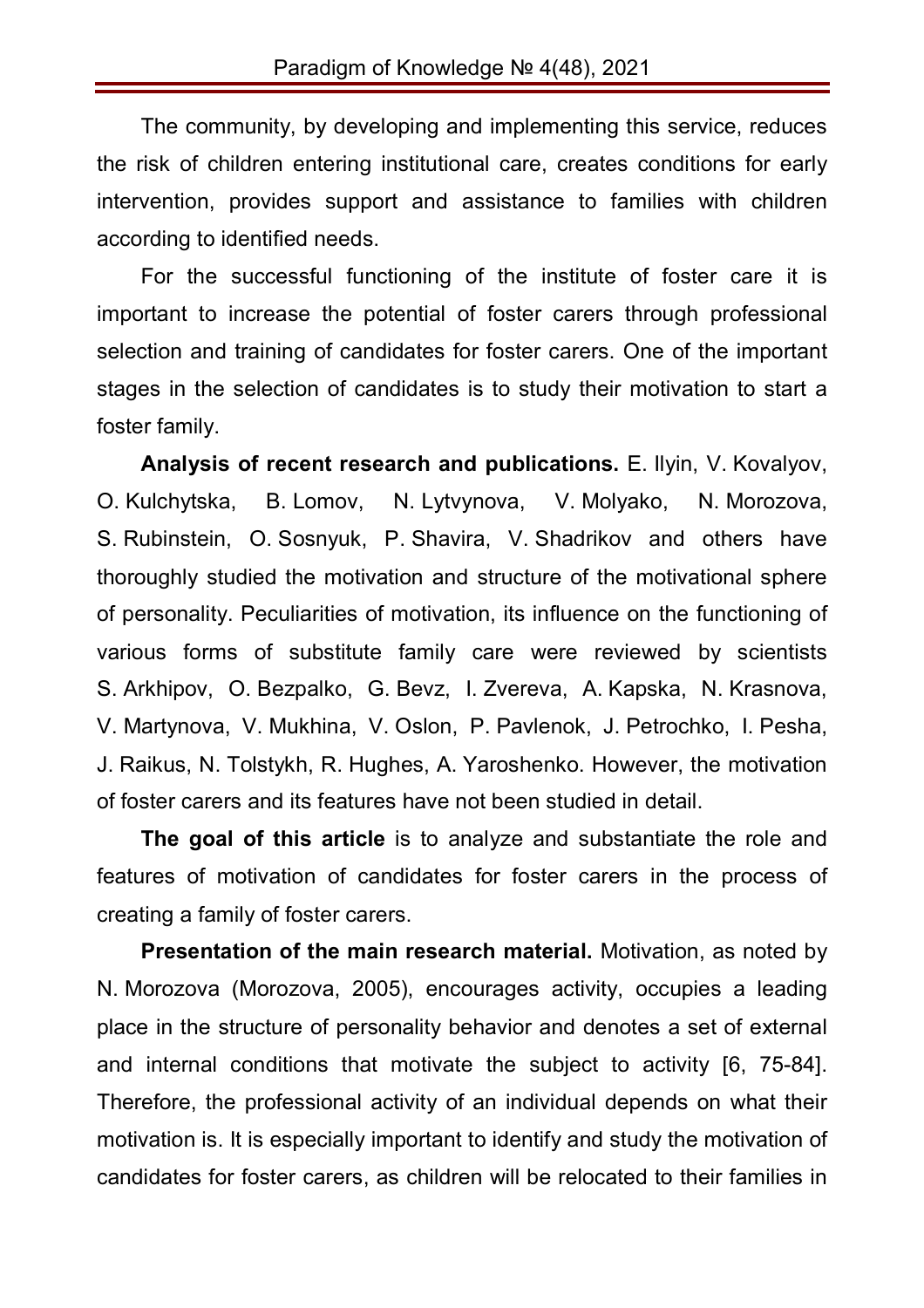the process of providing foster care services. And the quality and effectiveness of the service depends on the reason the candidates chose to start a foster family.

Substantiating the importance of motivation, P. Shavira (Shavira, 1981) noted that the motive is organically linked to the content and process of activity, it provides constant attention to activity, encourages people to evaluate themselves, their own knowledge, skills and moral qualities in the context of the requirements of this activity [8]. Researcher O. Sosniuk (Sosniuk, 2006) notes that motivation can ensure the harmonious implementation of tasks and promote self-disclosure of the professional's personality [8, 86].

External and internal motives are distinguished by V. Molyako, O. Kulchytska, N. Lytvynova (Molyako, Kulchytska, Lytvynova, 1995). Thus, scientists attribute recognition, enrichment, arousal to external motives and believe that such motives do not contribute to the satisfaction of professional activity. If a person is guided by internal motives in the process of professional activity, then their motivations are aimed at finding something new, unknown, unusual, they seek to solve various problem situations in a non-standard way and enjoy the activity [5, 82].

Scientists and practitioners have studied the motivation of foster families, its impact on the functioning of such a family, its success. Thus, A. Yaroshenko (Yaroshenko, 2016) singles out motivational complexes for deciding to become foster parents, namely: harmonious, altruistic, religious, normative, pragmatic, egocentric [11, 37-42].

S. Markova and O. Podolska studied the influence of the value orientations of foster parents on the process of adaptation of orphans in a foster family (Markova, Podolska, 2016). The researchers concluded that the constructive motivation of foster parents to adopt and raise a child in the family is determined by their value orientations, which further determines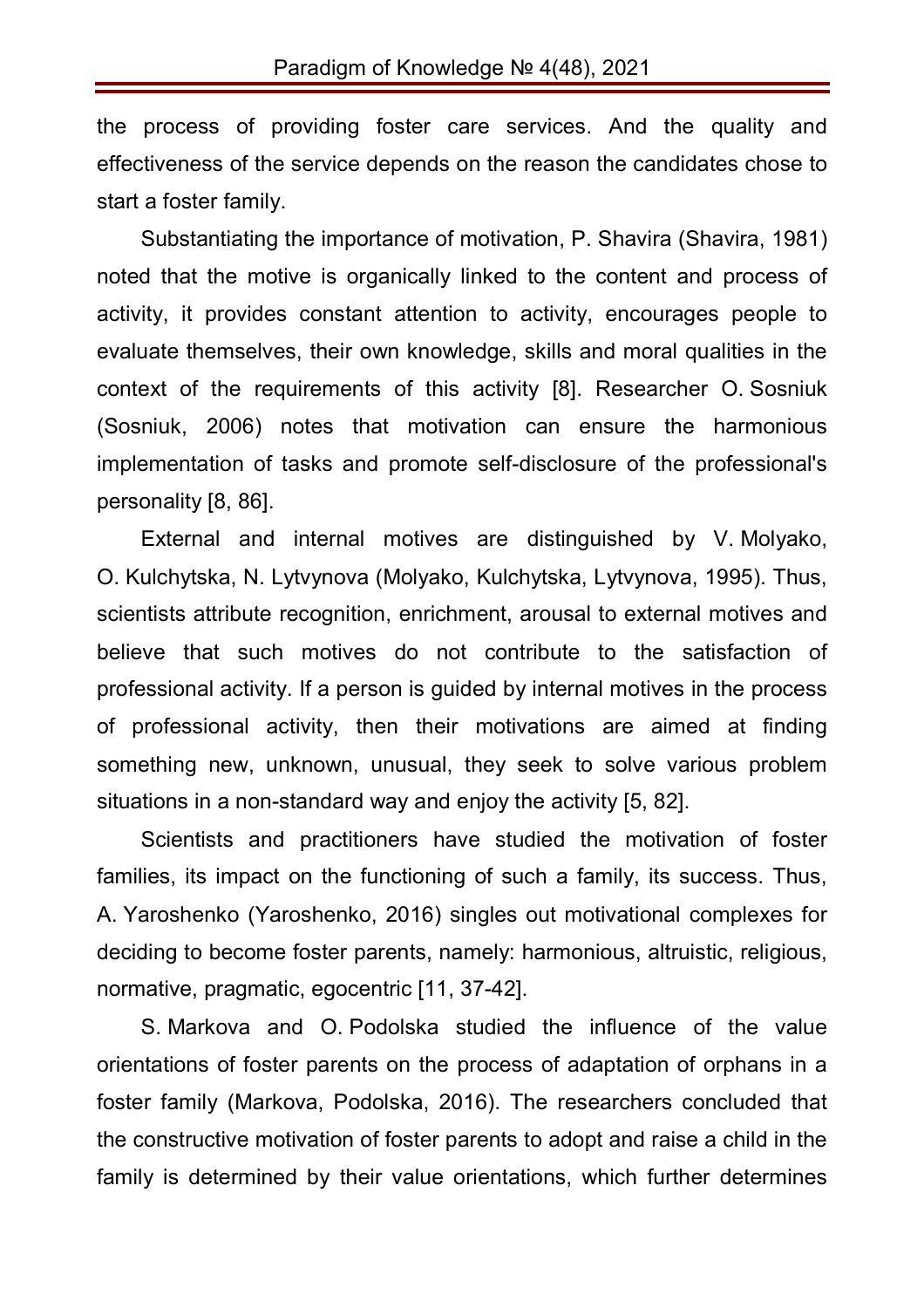the success of the adaptations process of the child. Researchers also identified three groups of constructive motivation, in particular: creating a family (the need to realize themselves as parents, to have a large and friendly family, to achieve harmony in the family); helping the child (the desire to take care of the child and prepare them for adult life; to develop the child's personality and make them happy, not to compare with other children and not to take into account their past); compensation for the consequences of their own child mental trauma (attempts of foster parents to compensate for their own unsuccessful childhood experience, ensuring a successful childhood for the orphan) [3, 52-55].

Scientists and practitioners in the course of research distinguish different groups of motives, but most often these are constructive, destructive, altruistic, pragmatic motives. Thus, V. Martynova (Martynova 2004) refers to the destructive motives the need to procreate (infertility, the inability of a married couple to have children), to the altruistic – the desire to protect the child, to help them, to create good living conditions for them and so on. The scientist pays special attention to this motive of a married couple to adopt a child into the family – the restoration of the emptiness of life due to the loss of the child, their death. Such a motive, according to the scientist, can provoke an exacerbation of psychological trauma in adults, such a couple needs mental help and support. The pragmatic motives that stimulate a married couple to adopt a child are the desire to improve their financial situation, to receive certain material benefits. To the same group of motives, she includes the desire to adopt children in order to help run the household [4].

Based on the analysis of the activities of foster families in Germany, Vakker (Vakker, 2013) identifies the following groups of motives for creating a foster family: the desire to help raise children of friends; the desire to pass on the positive experience of raising foster children to other generations;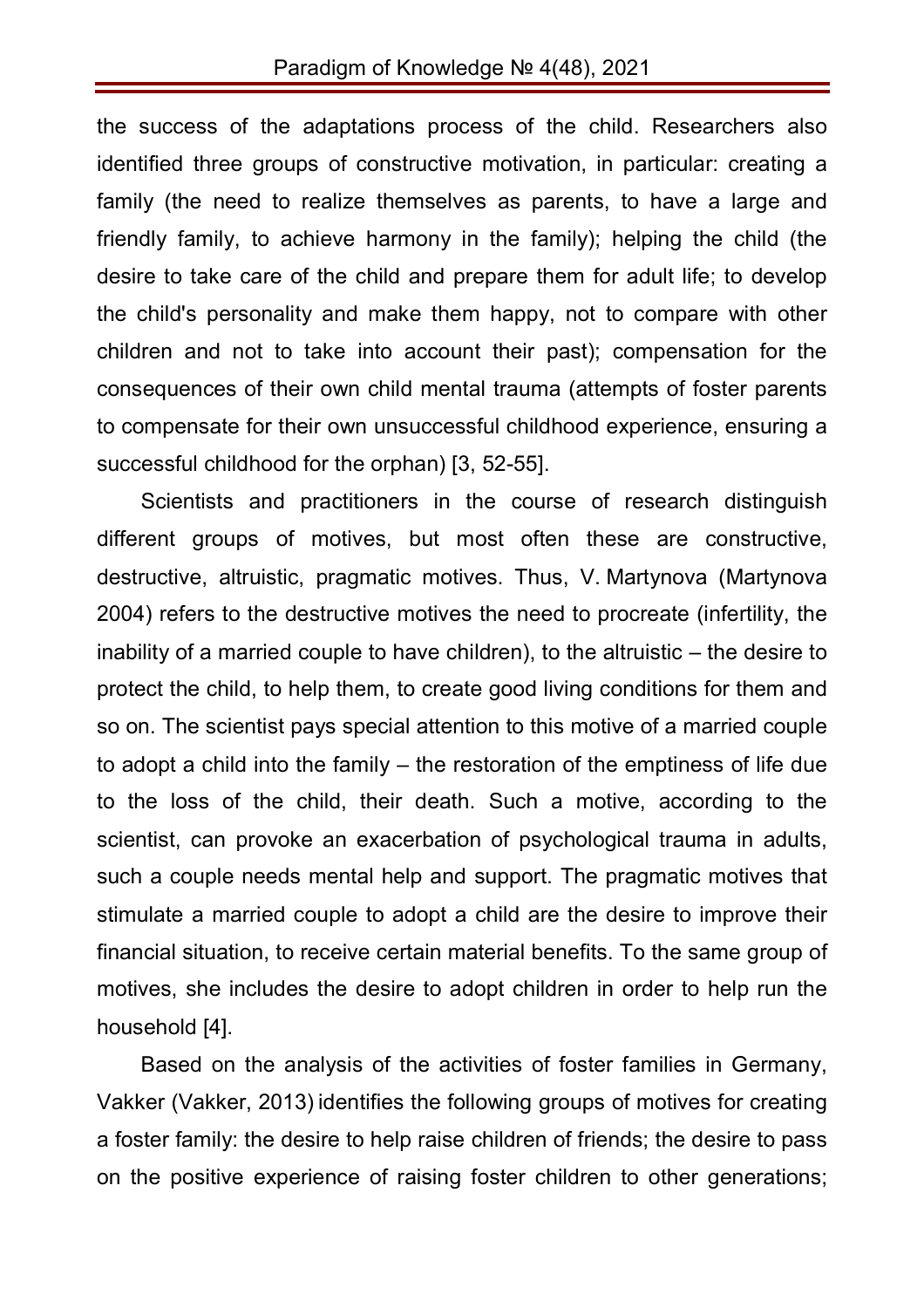desire to realize humanistic worldviews; desire to compensate for infertility; the desire to neutralize the «empty nest syndrome» (when native children have grown up and live their lives away from their parents); desire to selfrealize as an educator [2, 29-32].

T. Shulga (Shulga, 2018), according to motivation, distinguishes the following types of foster families: foster parents with a clear parental (maternal) attitude to children; motivated by satisfying activities; professional teachers motivated by altruism; romantics, for which the upbringing of children is an opportunity for self-realization; those who want to get the maximum amount of material goods and create good conditions for displaced children; those who seek to assert themselves in any way are motivated to realize the need for power over others [10, 55-65].

V. Oslon (Oslon, 2006) identified the following set of motives for adopting a child: the absence of their own children; desire to be no worse than others; continuation of family traditions; desire to help a child from a boarding school; filling the void after losing your own child; filling the void after their own children have grown up and left home; desire to help at least one child; hope for help in old age; solving financial problems through payments and monetary rewards; desire to influence the relationship with any member of the family, the restoration of relations; the desire to correct their own unsuccessful parenting experience [7].

The transfer of a child to a foster family, as in an adoptive family, involves changes in the family system, the reconciliation of one's own expectations and real events. In the foster care, in contrast to the adoptive family, the children stay temporarily for a period of 3 to 6 months, they maintain a safe relationship with their biological family, so the motives of the candidates will be somewhat different, but in many respects similar. The inconsistency of motivation and the expected situation with the real one is a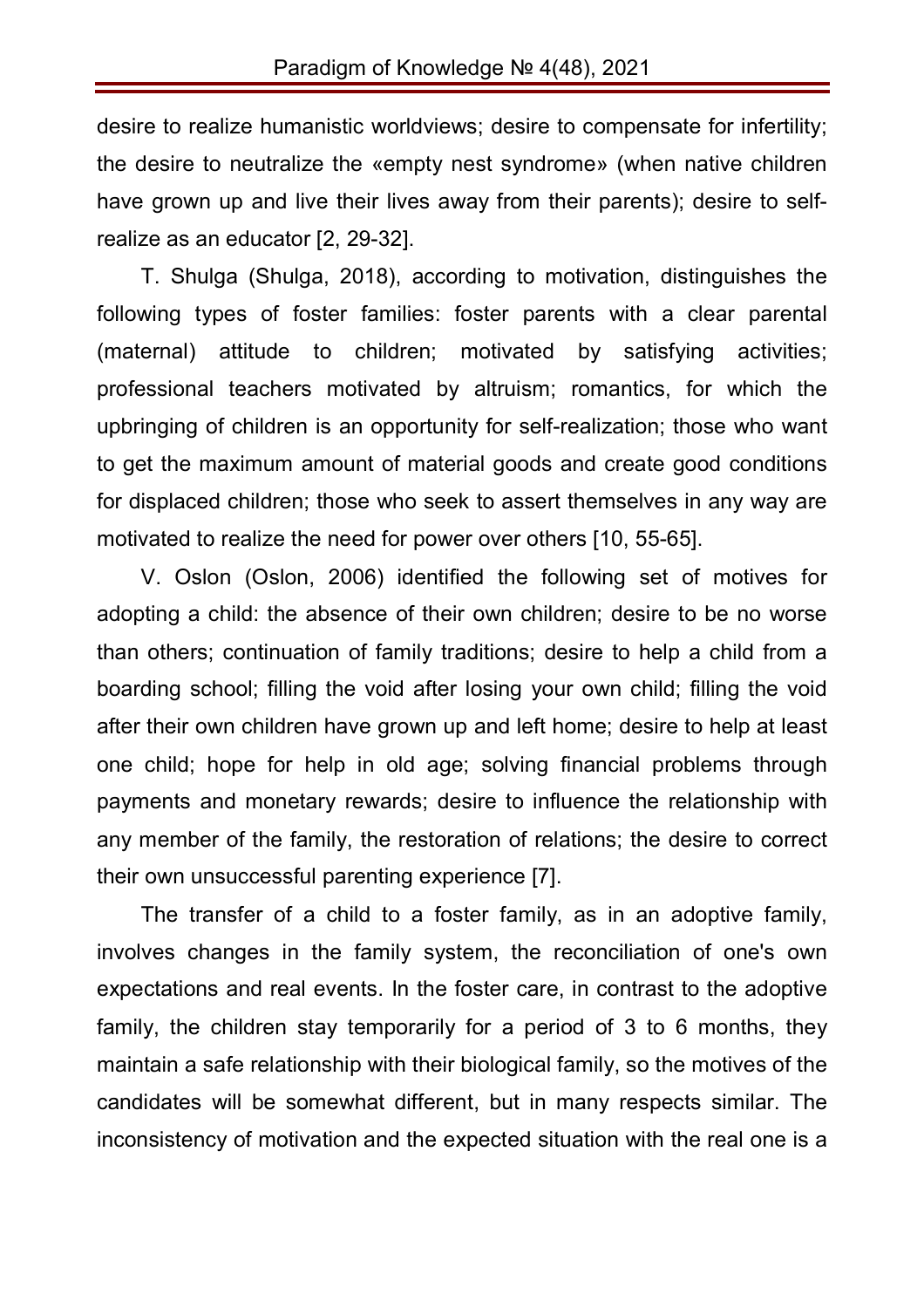very important factor of maladaptation and destruction of the family system, inefficient performance of the tasks of the foster care service.

Based on the research of scientists, we conclude that the motivation of candidates is important for the creation of a foster family, its functioning; the focus of motivation on moving children to their families largely determines the success of rehabilitation activities.

Research to determine the motivation of adults to adopt a child into their family has allowed us to group them into the following groups: selfless motives, when adults are willing to help children, understand their needs; socially-oriented motives, when adults are motivated by service, the desire to commit an act of charity; pragmatic motives are based on personal interests and needs, such as improving one's financial situation, «completing one's retirement» and so on.

We refer the first and second groups of motives to constructive motives, because the choice is based on such needs as recognition, desire to act, contribute to life, respect, self-affirmation, «service», active life position, desire to help children and so on. Destructive motives include pragmatically motivated motives, which may be based on losses, compensation for the absence of their own children, the consequences of psychological trauma, children's psychological trauma, improvement of financial situation, saving the marriage, and so on. Also, destructive motivation can arise under the influence of feelings, emotions, social advertising, when candidates for foster care seeks to protect the child from «their bad parents», give the child everything they cannot get in their own family, the need for radical change and more. This causes pity for children and does not allow them to objectively understand their own resources for providing the service.

Candidates' motivation is influenced by fear of change in their lives, relationships with their own children, often based on fears of myths about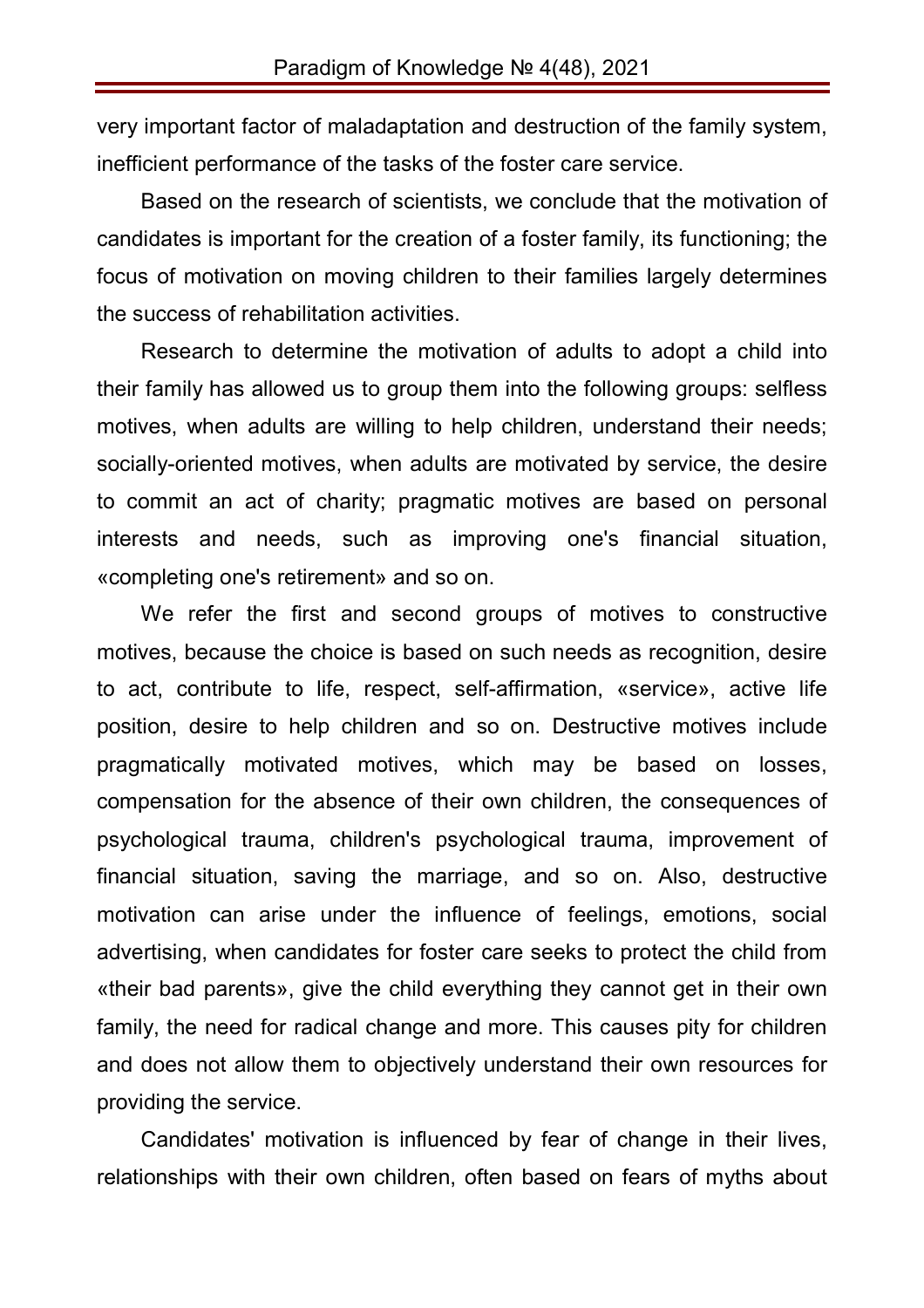the «genetic heredity of a child's bad behavior», his mental health; they are afraid of the «massacre» of the child's biological parents, and so on. Typically, in the process of training these fears disappear, but their presence affects the motivation of candidates.

Another important point in the motivation of candidates is the consistency of motives of all family members who live with them in the same apartment, and if the foster carer is motivated and his assistant is negative about the decision, considers it a whim, the effectiveness of rehabilitation will be low due to the inconsistency of the educational impact on the child, the environment in the family of the foster parent, the psychological atmosphere will not always contribute to the rehabilitation of the child, the restoration of its social ties. Equally important is the willingness of biological children to have other children in the family, and their parents will spend much of their time with them.

Assessment of professionally significant motives of the candidate for foster carers and his assistant, the readiness of their children to start a foster carer family, was carried out on the basis of a specially designed questionnaire based on the analysis and classification of motives for foster care, developed by V. Oslon [7]. To clarify the motivation of the foster parent and his assistant to the rehabilitation activity, we adapted a standardized interview, developed on the basis of materials by V. Oslon, D. Raikus, R. Hughes. To determine the motivation of candidates for foster carers to provide patronage services, the following levels were distinguished: creative (high), productive (medium) and reproductive (low).

Creative (high level) involves the formation of candidates' constructive motives, which are agreed with his assistant, family members. Candidates may have minor concerns about future activities, which are due to a lack of awareness of the content of the foster care service.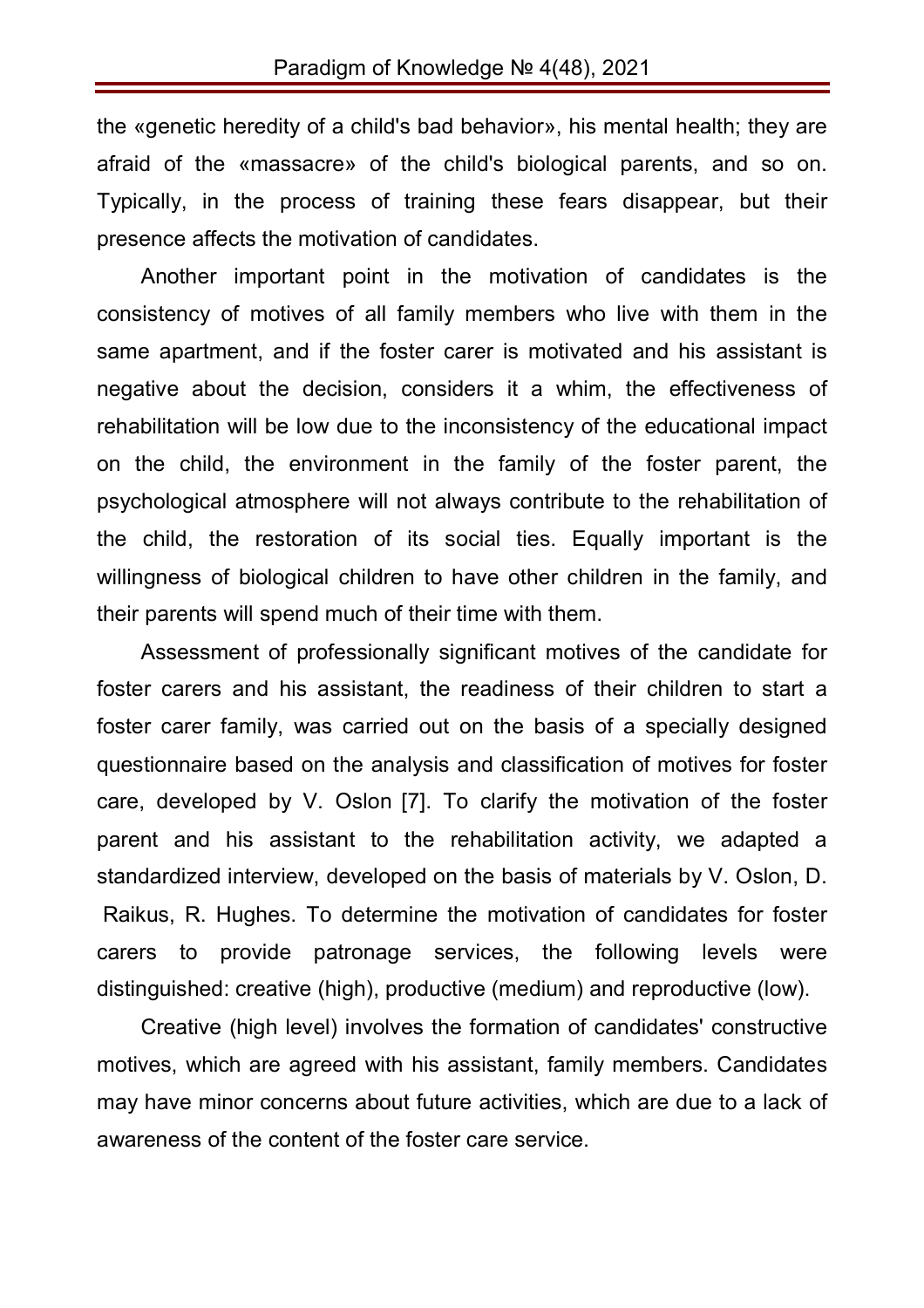At the productive (medium) level, the formation of candidates is mainly characterized by constructive motives; they are partially aware of the changes that may take place in their lives; one of the candidates is interested, while the assistant partially understands their participation in the process of providing foster care services. Candidates have fears about future activities.

To the reproductive (low level) we include candidates and their assistants, who have formed mostly destructive motives for creating a foster family, they have many fears about future activities.

Diagnostic of adolescents' personal readiness for temporary placement of children in their family was conducted according to a developed questionnaire. The methodic is developed on the basis of the analysis of psychological characteristics of teenage children, the detailed description of the properties diagnosed was made, those qualities and features which promote formation of readiness are allocated. For this purpose, the selection of synonyms and antonyms for this characteristic was carried out. This allowed us to compile a thesaurus of characteristics, which later helped to determine the direction of the questions.

We identified three levels of adolescent readiness: high, medium, and low. If we talk about direct questions that can be asked to adolescents, then, as experience shows, they do not always give the truthful answer. The low efficiency of direct questions is due to feelings of fear of punishment or condemnation for the answer, which does not coincide with the generally accepted norm. Therefore, we used projective situations to study the readiness of adolescents for temporary placement of children in their families.

When providing foster care services, the main role is carried out by the foster carer, his assistant provides him with support, assistance, and joins this process if necessary. They also pass together selection in order to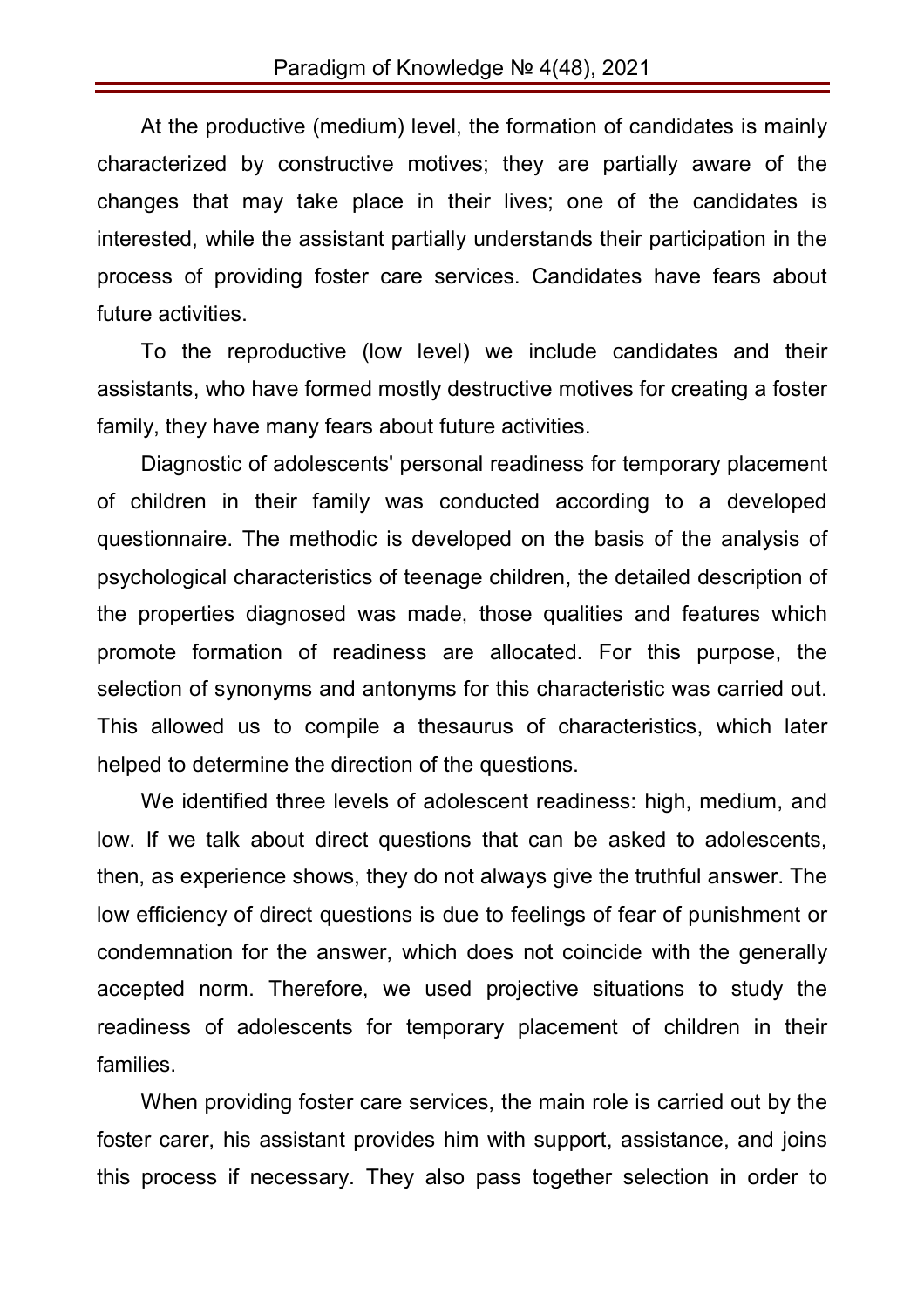become potential candidates, training in the program of preparing foster carers, therefore, in the process of determining the level of readiness for rehabilitation activities in the study involved candidates for foster carers and their assistants, children aged 10 to 18 years, living with the candidate.

The study of the levels of motivation of candidates for foster carers to provide foster care services was conducted throughout 2017-2020 during the initial selection. The study involved 108 people from Kyiv, Dnipropetrovsk, Kirovohrad, Zhytomyr, Cherkasy, Kharkiv, Sumy, Ternopil regions, including: 54 people – candidates for foster carers, 54 people – assistants of foster carers; 36 children of candidates for foster carers.

The majority of respondents are women. Thus, in the group of candidates for foster care 93% of respondents are women, 7% are men; in the group of assistants to foster carers – 72% are males, 28% are females. The following groups have been singled out among the assistants of foster carers: 12% – adult children of the candidate for foster carers; 8% – one of the parents of the candidate who lives with him in the same apartment; 70% are husbands and only 7% are wives of candidates for foster carers. By age, respondents are distributed as follows: up to 30 years old – 5%, from 31 to 40 years old  $-11\%$ , from 41 to 50 years old  $-33\%$ , over 50 years old  $-51%$ .

The presented data show that the majority of candidates for foster carers are aged 40 and over, which confirms the thesis that people who have expressed a desire to become foster carers have already had professional experience, raising their own children and their decision is conscious and thoughtful.

To study the level of motivation of candidates for foster carers and their assistants, we analyzed the results of the survey «Diagnosis of professionally significant motives of the candidate for foster carers and his assistant» and a standardized interview.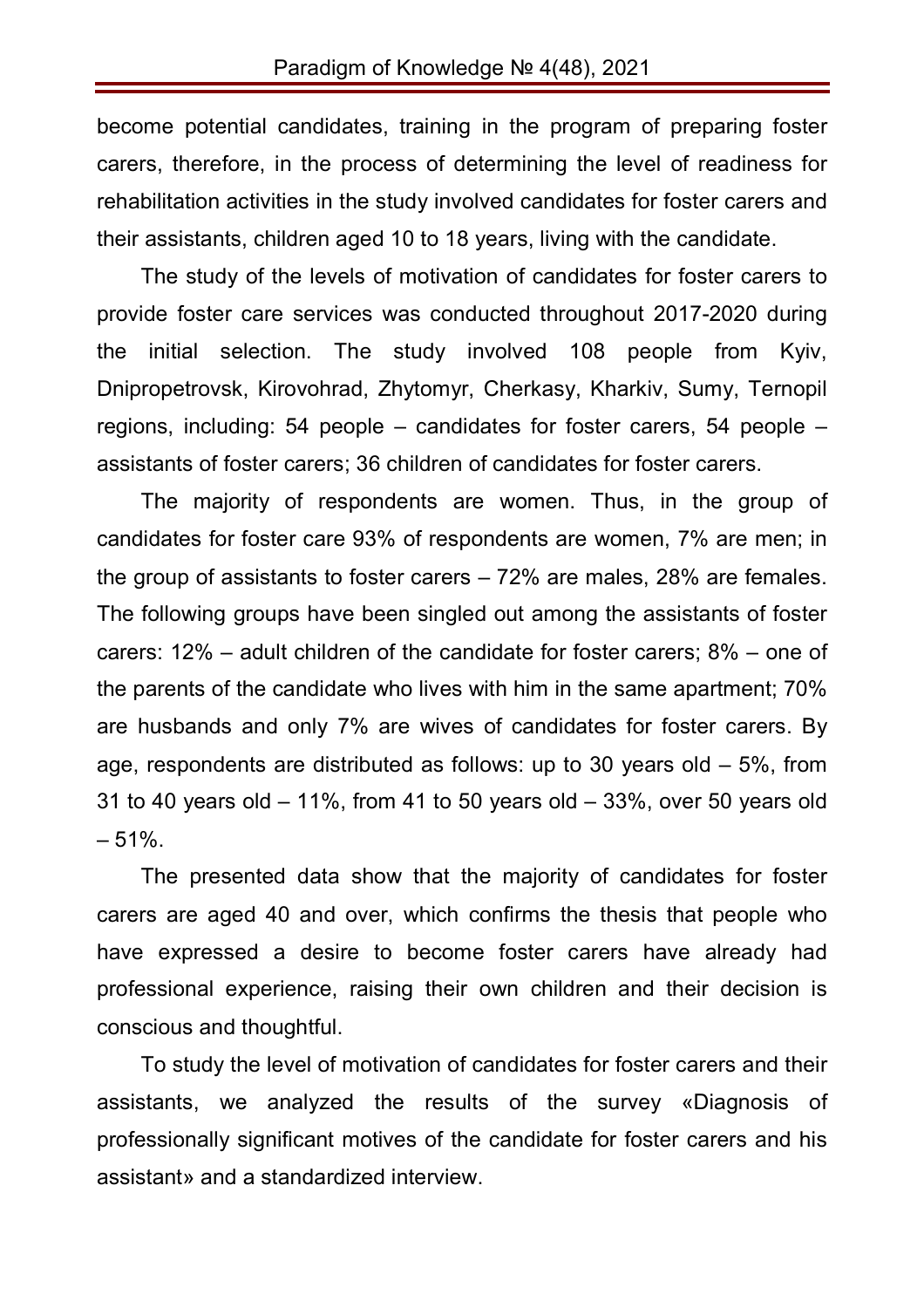The level of *formation of professionally significant motives* is as follows: 60 people, which is 55.5% of the total number of respondents formed professionally significant motives, they mainly have motives aimed at the child's self-worth, altruism. 28 people (25.9%) mostly have professional constructive motives and only 20 people (18.5%) have destructive motives, which are partly related to selfish private and financial benefits.

Based on the results of a standardized interview, we identified a difference in the levels of motivation of candidates for foster carers and their assistants. Thus, out of 54 candidates for foster carers, 32 people (59%) have formed professionally important motives at a high level. This shows that the candidates, deciding to become foster carers, approach this issue consciously, the main motive is the desire to help children and their families, to provide them with warmth and support, help.

To the question *«Why did you decide to become a foster parent?»* they gave answers that they want to help vulnerable children as a foster carer, have the example of their own parents, who are adoptive parents, foster parents from a family-type orphanage. It is worth highlighting a group of respondents who consider their main motive to be the desire to help children, because their children have already grown up and left their home, the so-called «empty nest» motive.

16 people (29.5%) have separate motives, candidates are aware of their responsibilities as foster carers, they believe that they should help children, take care of them, bring them up, but they believe that this is their sense of duty. They say that they can provide care and upbringing for the child, his rehabilitation, because it is their duty, service.

6 people (11%) consider the main motive the possibility of employment, as there are no jobs in the community. Some of them said that they have not decided yet, but want to help orphans, think about how to do it, so they decided to start a foster family. They also did not understand the essence of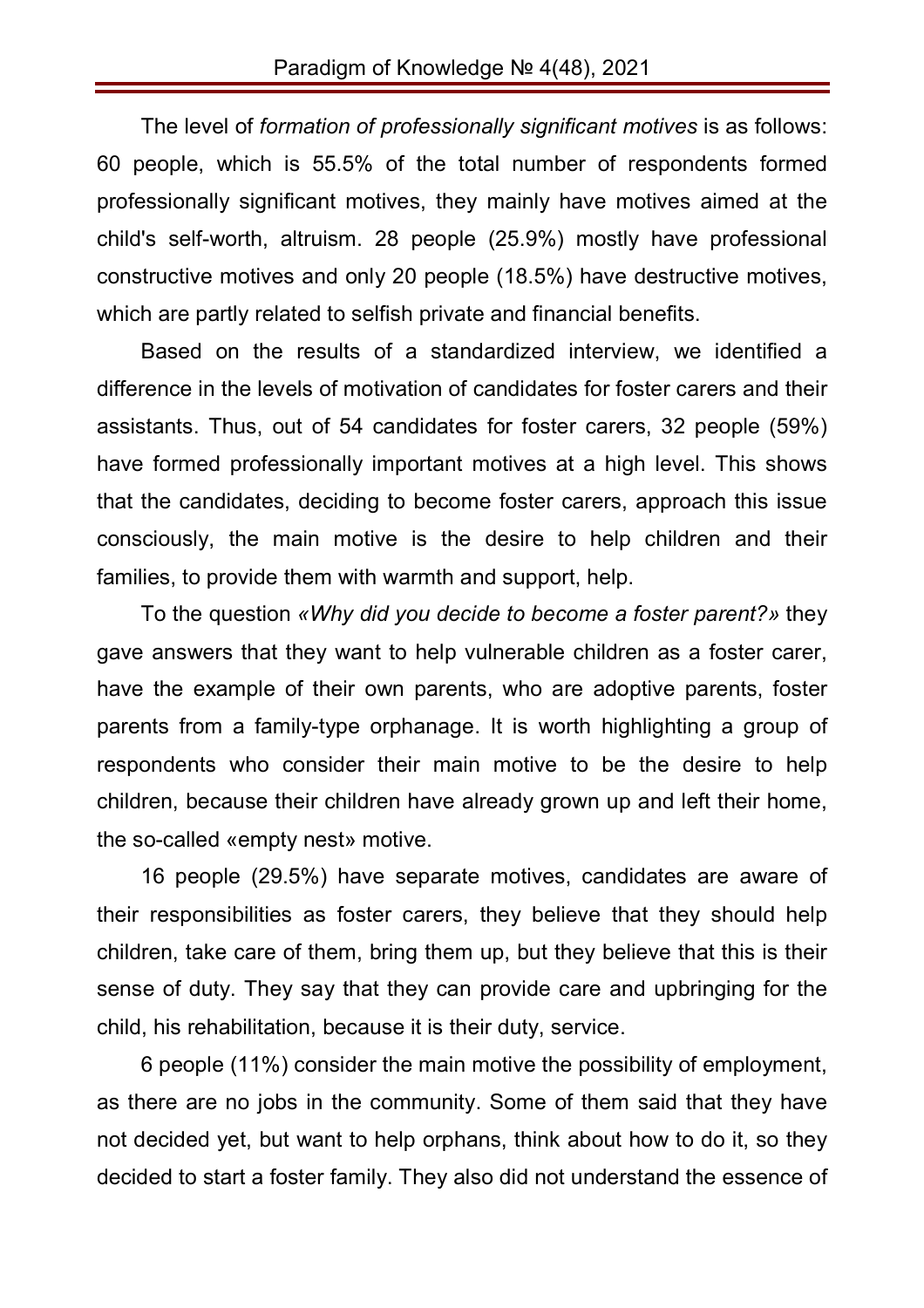the service itself, did not understand that one or several children of different ages could be transferred to their family, and were not ready for that.

Candidates for foster care assistants are less motivated, in particular: 28 people (52%) are aware of the new role and are ready to help the foster carer, convinced that their role is important and understand it. 12 people (22%) want to help children, foster carers, but are not fully aware of their role and motivation, respectively. 14 people (26%) do not understand their role in providing patronage services, do not know which families and children are provided with the service, and are afraid that these families may endanger the lives of people close to them.

In order to determine the extent to which family members are aware of their future professional activities and ready to support their parents, a survey of 36 children of candidates for foster care was conducted and the following results were obtained: 29 people (80%) understand and support their parents' choices to provide foster care services, ready for temporary placement of foreign children in their family; 6 adolescents (17%) are generally ready for temporary placement of foreign children in their family, but sometimes they have doubts because of the generally accepted opinion in society; 1 teenager (3%) is not ready for temporary placement of foreign children in his family, stated that he does not want anyone to take his belongings, his parents paying more attention to them rather than to him.

The respondents' concerns about their future professional activities were revealed during the survey. All the voiced fears of the candidates and their assistants can be combined into groups: fear of negative perception by the immediate environment, society; fears about future activities; fears about children displaced into the family and their family environment. The results of the survey of respondents are presented in Fig. 1.

Candidates for a foster family are concerned about how to prepare the family and social environment for the immediate arrival of children in the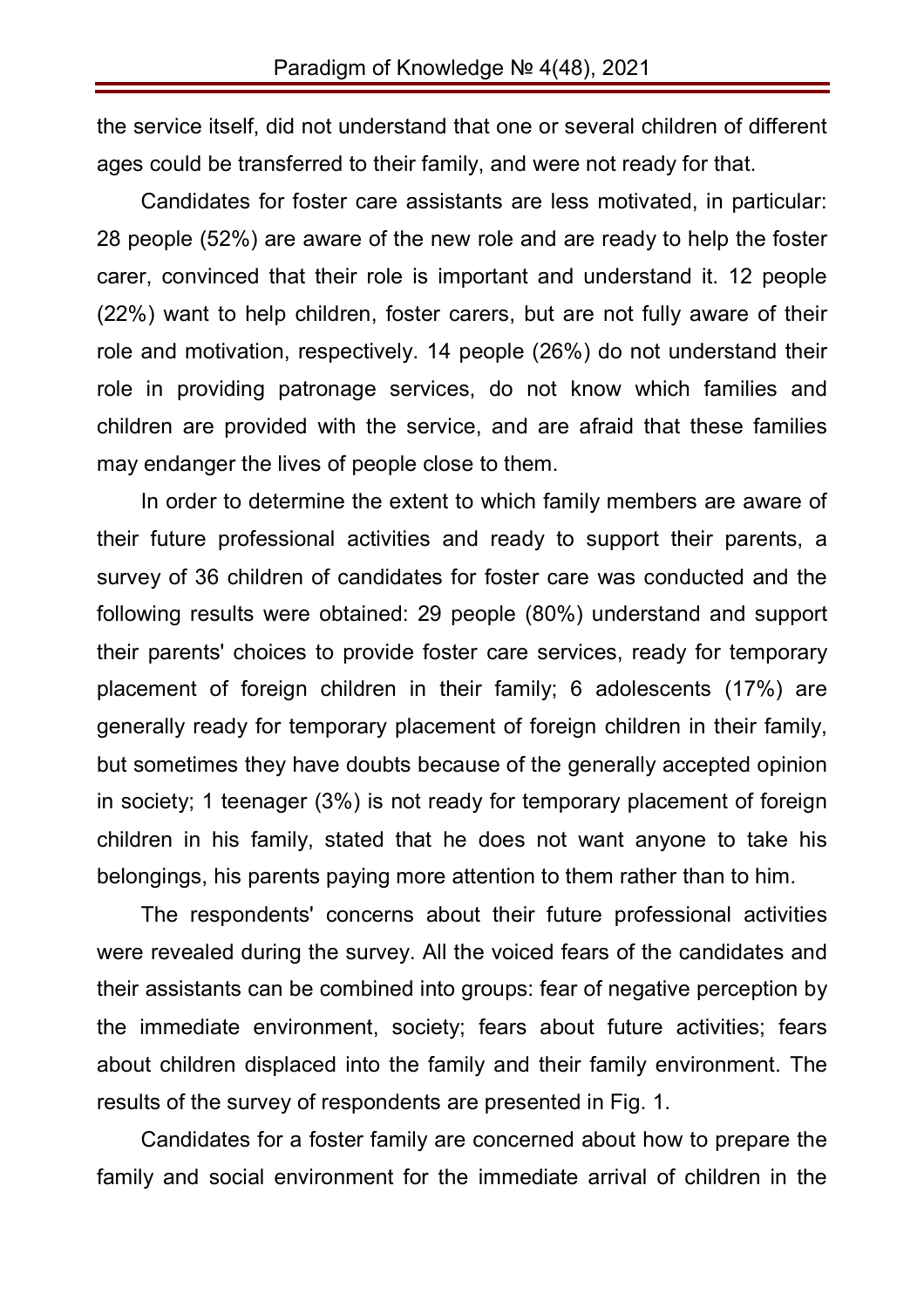family. Such fears were expressed during the survey by 15 (28%) candidates for foster carers and 17 (31%) of their assistants. Naturally, such fears are understandable, because society is ambivalent about adoptive families, family-type orphanages, and they have almost no information about foster families at all. We conditionally divided the fears and anxieties of this category into two groups: how to prepare the immediate family environment (own children, grandchildren, parents of the couple, etc.) before the candidates plan to provide foster care services; how to explain to neighbors, school staff, kindergarten, hospital about the temporary appearance of children in the family.



## **Fig. 1. Fears of candidates and their assistants identified in the standardized interview process, 108 people**

Fears related to the future activities of foster carers and their assistants are formed due to lack of understanding of foster care services, rehabilitation activities, insecurity of their own resources (creating a foster family is a very global change in life and affects all areas of candidates). Among the candidates for foster carers we interviewed, 21 people (39%) said about them, and almost as many of their assistants noted that they had such fears (23 people, 42%). Here are the typical fears and anxieties of the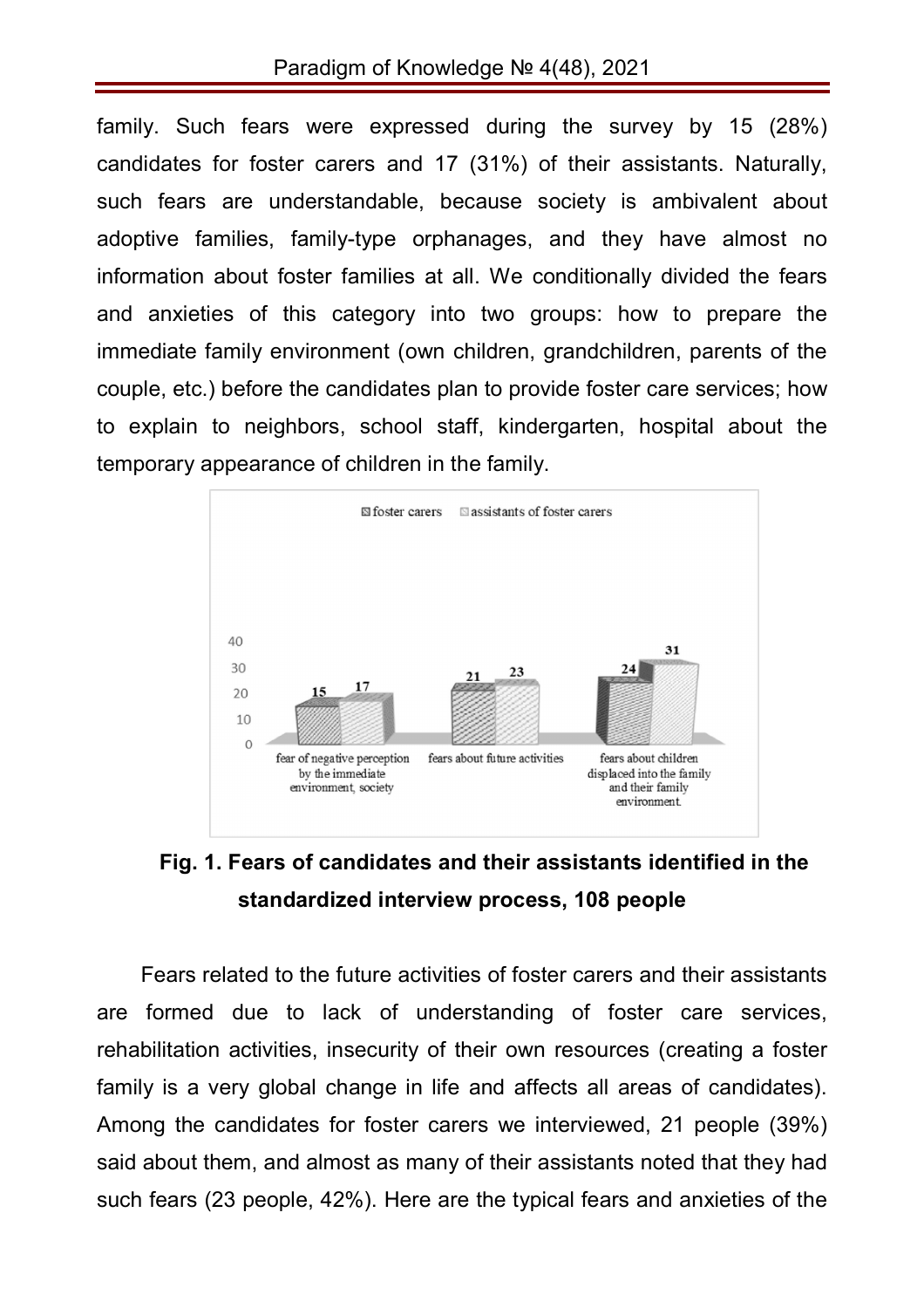candidates: I will not be able to help the child; I have no knowledge to support a child; I will not be able to help the child in education, etc.

The most common group of concerns of candidates are fears about displaced children and their family environment, which were mentioned during the survey by 24 candidates for foster carers (44%) and 31 people from among their assistants (57%). Their fears are related to the child's health and development, heredity, mental disorders, and deviant behavior.

For example, candidates' fears about children: *«A sick child will come to us and we will not be informed about it»; «A child can seduce a man, our children, because it is unknown what were they doing in their own family», «What to do if a child smokes, drinks alcohol?»*. Concerns about the biological families of displaced children are the most complex and widespread. *«The child's parents will come to us and break the windows», «The child's father will come and beat the kid», «The child will run away with their parents, what can we do then?».*

Nine candidates for foster carers (17%) said in an interview that they had no fears and that they hoped to get all the answers to their questions during their studies. They also noted that, if necessary, they could always seek the help of specialists who would arrange the child for foster care. Among the assistants there are only 3 such people (5%). If we analyze the responses of married couples (candidate and foster carers and his assistant), then out of 54 couples, only one has no fears about future activities.

**Conclusions.** Thus, examining the presence of professionally significant motives, we can conclude that most candidates for foster carers and their assistants (55.5% – creative level, 25.9% – productive level), they are formed, dominated by constructive motives, they are consistent with others family members. Only 20 people (18.5%) have destructive motives, which are partly related to selfish private and financial benefits.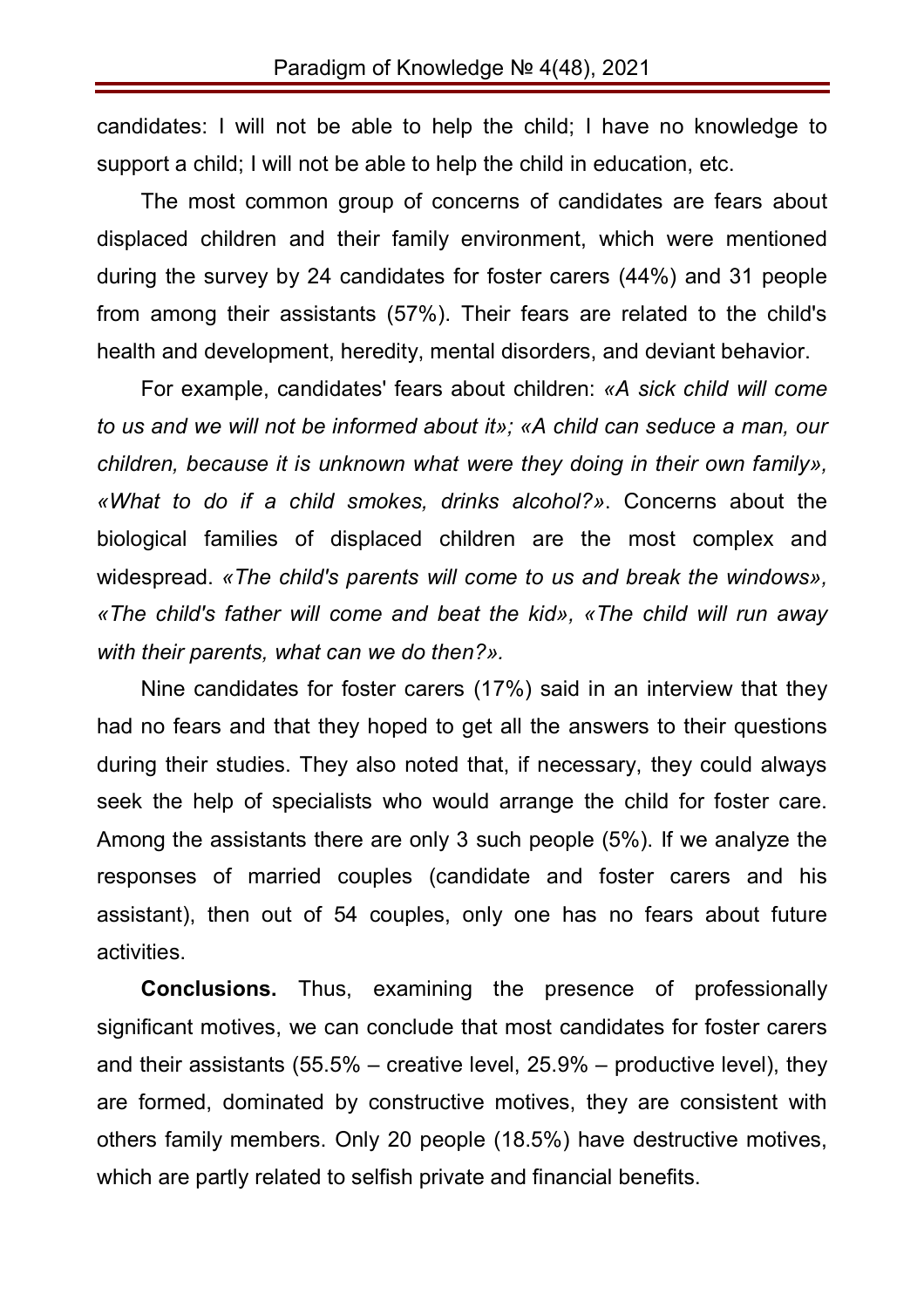It is important to take into account the peculiarities of candidates' motivation, their fears related to future activities, when organizing training under the foster care training program, psychologist consultations provided during training, writing recommendations to foster care candidates and their assistants based on selection results and teaching.

## **Literature:**

1. Бевз Г. (2010). Прийомна сім'я: соціально-психологічні виміри. Монографія. Київ. Слово, 352.

2. Ваккер Н. Н. (2013). Из опыта работы службы помощи приѐмным детям в Федеративной Республике Германия. Диалог, 29-32.

3. Маркова С. В., Подольская О. А. (2016). Развитие ценностных ориентаций у родителей как условие адаптации детей-сирот к приемной семье. Вестник Томского государственного педагогического университета. 12(177), 52-55.

4. Мартынова В. В. (2004). Социально-педагогическое сопровождение приемной семьи. Минск, 240.

5. Моляко В. А., Кульчицкая Е. И., Литвинова Н. И. (1995). Психология детской одаренности. Киев. Знание, 82.

6. Морозова Н. И. (2005). Роль мотивации выбора профессии в процессе становления социального работника. Вестник Кемеровского Государственного Университета. Кемерово. Компания ЮНИТИ, 2 (22), 75-84.

7. Ослон В. Н. (2006). Жизнеустройство детей-сирот: профессиональная замещающая семья. Москва, 368.

8. Соснюк О.П. Формування психологічної готовності особистості до інноваційної діяльності. дис... канд. психол. наук: 19.00.01. Київський національний ун-т ім. Тараса Шевченка. Київ, 199.

9. Шавир П. А. Психология профессионального самоопределения в ранней юности. Москва. Педагогика, 96.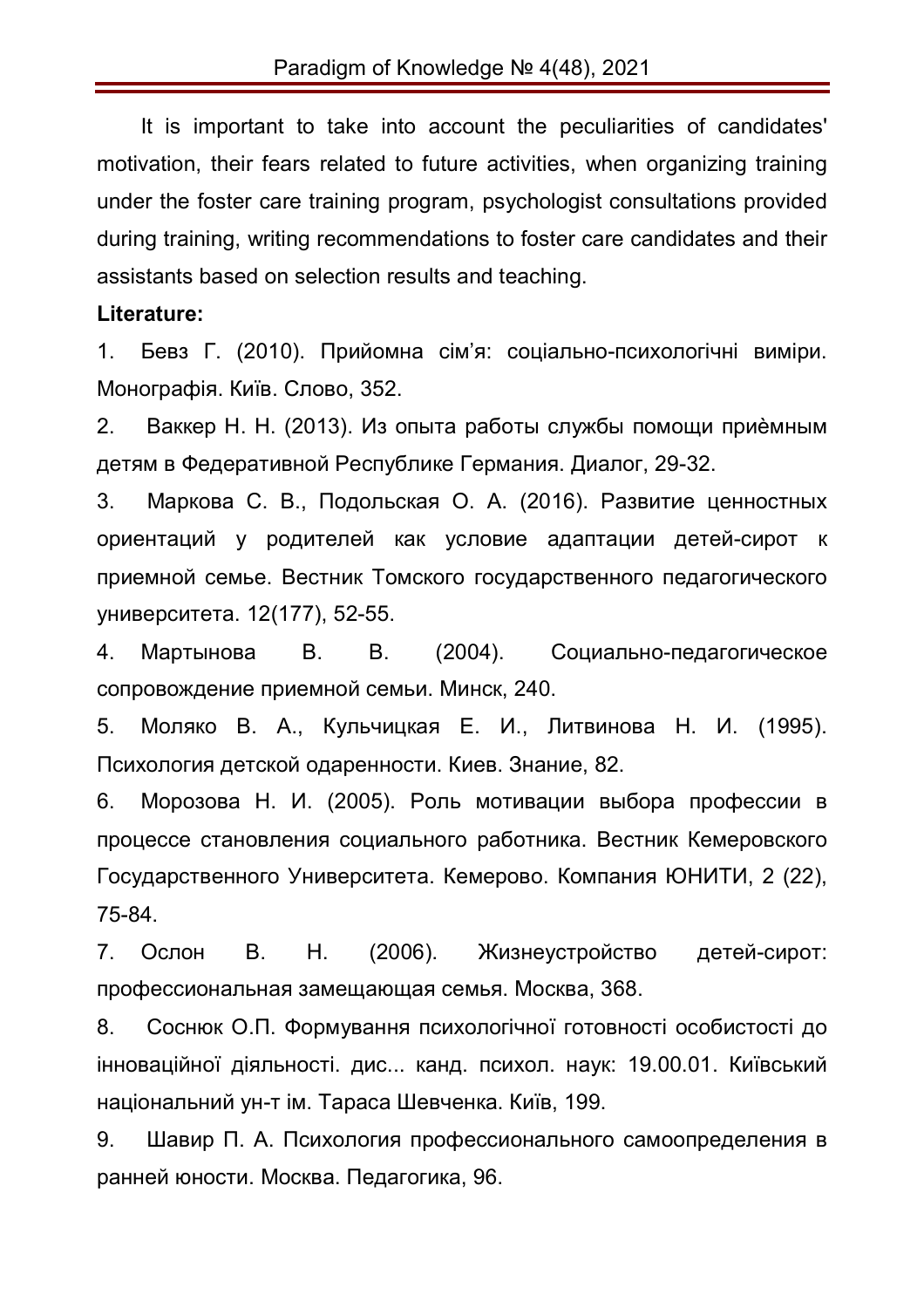10. Шульга Т.И. (2018). Роль значимого взрослого в деятельности организации для детей-сирот и детей, оставшихся без попечения родителей. Москва. ИИУ МГОУ, 55-65.

11. Ярошенко А. А. (2016). Замісна сім'я: від мотивації до успішного виховання дітей. Науковий вісник Південноукраїнського національного педагогічного університету імені К. Д. Ушинського. 1 (130). Одеса, 37- 42.

## *References:*

1. Bevz H. (2010). Pryiomna simia: sotsialno-psykholohichni vymiry. Monohrafiia. Kyiv. Slovo, 352. [in Ukrainian].

2. Vakker N. N. (2013). Yz opyta raboty sluzhby pomoshchy pryѐmnym detiam v Federatyvnoi Respublyke Hermanyia. Dyaloh, 29-32. [in Russian].

3. Markova S. V., Podolskaia O. A. (2016). Razvytye tsennostnykh oryentatsyi u rodytelei kak uslovye adaptatsyy detei-syrot k pryemnoi seme. Vestnyk Tomskoho hosudarstvennoho pedahohycheskoho unyversyteta. 12(177), 52-55. [in Ukrainian].

4. Martynova V. V. (2004). Sotsyalno-pedahohycheskoe soprovozhdenye pryemnoi semy. Mynsk, 240. [in Russian].

5. Moliako V. A., Kulchytskaia E. Y., Lytvynova N. Y. (1995). Psykholohyia detskoi odarennosty. Kyev. Znanye, 82. [in Ukrainian].

6. Morozova N. Y. (2005). Rol motyvatsyy vybora professyy v protsesse stanovlenyia sotsyalnoho rabotnyka. Vestnyk Kemerovskoho Hosudarstvennoho Unyversyteta. Kemerovo. Kompanyia YuNYTY, 2 (22), 75-84. [in Russian].

7. Oslon V. N. (2006). Zhyzneustroistvo detei-syrot: professyonalnaia zameshchaiushchaia semia. Moskva, 368. [in Russian].

8. Sosniuk O.P. Formuvannia psykholohichnoi hotovnosti osobystosti do innovatsiinoi diialnosti: dys... kand. psykhol. nauk: 19.00.01. Kyivskyi natsionalnyi un-t im. Tarasa Shevchenka. Kyiv, 199. [in Ukrainian].